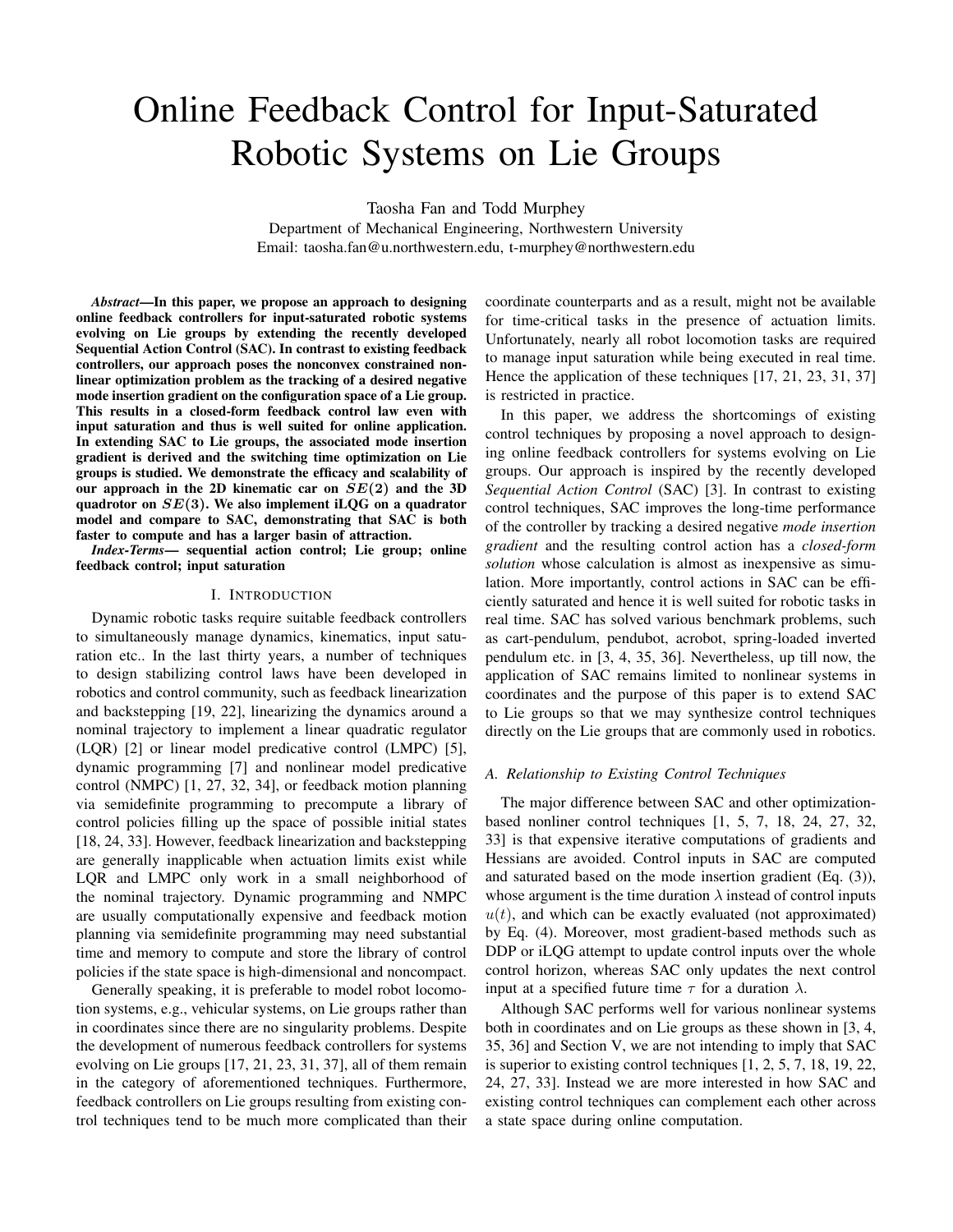As far as we know, SAC augments existing control techniques in the following ways:

- 1) SAC can drive a nonlinear system to a region where feedback linearization, backstepping, LQR, LMPC etc. can be used for final stabilization even with input saturation.
- 2) Control actions computed by SAC can be used to initialize optimization-based techniques, e.g., NMPC, for which a reasonable initialization is of great significance.
- 3) In combination with feedback motion algorithms via semidefnitie programming [18, 24, 33], which requires one to precompute a library of control policies, SAC serves as an early-stage online feedback motion planner to drive the nonlinear system to the target set of initial states that are covered by the feedback motion algorithms via semidefinite programming with a library of much smaller size so that precomputational time and storage memory can be saved.

## *B. Contribution and Organization*

The main contribution of this paper is extending the concept of sequential action control from coordinates to Lie groups so that feedback controllers can be constructed for input-saturated robotics systems evolving on Lie groups. An advantage of our approach over SAC in coordinates is that our approach does not require one to choose coordinates so that the expensive chart-switching and the associated sudden jumps are avoided. In addition to extending SAC to Lie groups, switching time optimization on Lie groups is studied and the first order derivative, i.e., the mode transition gradient, is derived.

The remainder of this paper is organized as following: Section II reviews sequential action control in coordinates and its properties. Section III considers switching time optimization for systems evolving on Lie groups and derives the associated mode insertion and transition gradients. Section IV analyzes the logarithm-constructed quadratic functions on Lie groups and presents exact expressions of d exp $(\xi)$  and d exp<sup>-1</sup>( $\xi$ ) for  $SO(3)$ ,  $SE(2)$  and  $SE(3)$ . Section V demonstrates the efficacy and scalability of our approach on two classic robotic systems evolving on Lie groups and Section VI concludes the paper.

#### II. SEQUENTIAL ACTION CONTROL

Sequential Action Control is an online model-based approach to high-quality trajectory planning and tracking for nonlinear systems [3]. Compared with general NMPC methods which minimize the objective iteratively over a finite horizon while enforcing system dynamics as constraints, SAC computes control actions by tracking a desired negative mode insertion gradient, which is a control methodology common in hybrid systems. Since control actions in SAC are assumed to be applied in an infinitesimal duration  $\lambda \rightarrow 0^+$ , there exists a closed-form solution for control actions with actuation limits; this makes SAC well suited for online application. In this section, we review SAC in coordinates and discuss how to extend SAC to Lie groups.

# *A. An Overview of Sequential Action Control* Consider the affine nonlinear system

$$
f(x(t), u(t); t) = g(x(t); t) + h(x(t); t) \cdot u(t)
$$
 (1)

where the state  $x(t) \in \mathbb{R}^n$ , control action  $u(t) \in \mathbb{R}^m$ ,  $g(x(t);t) \in \mathbb{R}^n$  and  $h(x(t);t) \in \mathbb{R}^{n \times m}$ . Let

$$
J_1 = \int_{T_0}^{T_N} L\Big(g(\tau)\Big) d\tau + \varphi\Big(g(T_N)\Big)
$$

be the objective and suppose the dynamics  $f(x(t), u(t); t)$ first switches from the nominal mode

$$
f_1(x(t);t) = f(x(t), u_1(t);t)
$$

to the new mode

$$
f_2(x(t);t) = f(x(t), u_2(t);t)
$$

at time  $\tau_0$  and then back to  $f_1(x(t), u_1(t); t)$  again after a duration of  $\lambda$ , i.e.,

$$
u(t) = \begin{cases} u_1(t) & t > \tau_0 + \lambda \quad \text{or} \quad t \le \tau_0, \\ u_2(t) & \tau_0 \le t < \tau_0 + \lambda. \end{cases} \tag{2}
$$

If the duration  $\lambda \to 0^+$  is infinitesimal, the *mode insertion*  $\frac{dJ_1}{d\lambda}$  $\bigg|_{0^+}$ is defined to be

$$
\left. \frac{dJ_1}{d\lambda} \right|_{0^+} = \lim_{\lambda \to 0^+} \frac{\Delta J_1}{\lambda} \tag{3}
$$

where  $\Delta J_1$  is the objective change yielded by this switch. The mode insertion gradient  $\frac{dJ_1}{d\lambda}$  $\Big|_{0^+}$ can be calculated exactly with Eq. (4) [11]

$$
\left. \frac{dJ_1}{d\lambda} \right|_{0^+} = \rho(\tau_0)^T \cdot \left[ f_2\Big(x(\tau_0); \tau_0\Big) - f_1\Big(x(\tau_0); \tau_0\Big) \right] \tag{4}
$$

where  $\rho(t)$  are costates satisfying

$$
\dot{\rho}(s)^T = -\rho(s)^T \cdot D_x f_1(x(s); s) - D_x L(x(s)) \quad (5)
$$
  
subject to: 
$$
\rho(T_N) = D_g \varphi(g(T_N)).
$$

By continuity, the objective change  $\Delta J_1$  can be approximated with

$$
\Delta J_1 \approx \left. \frac{dJ_1}{d\lambda} \right|_{0^+} \cdot \lambda
$$

if the duration  $\lambda$  is small (but not infinitesimal). So for sufficiently small  $\lambda > 0$ ,  $J_1$  is reduced in the switch of Eq. (2) as long as the mode insertion gradient  $\frac{dJ_1}{d\lambda}$  $\Big|_{0^+}$ is negative. The idea of SAC is to compute control actions  $u^*(t)$ 

reducing the objective  $J_1$  by tracking a desired negative mode insertion gradient  $\frac{dJ_1}{d\lambda}$  $\Big|_{\Omega^+}$  $= \alpha_d$  instead of optimizing  $J_1$ iteratively. In tracking the negative mode insertion gradient  $\alpha_d$ , SAC incorporates feedback and computes control actions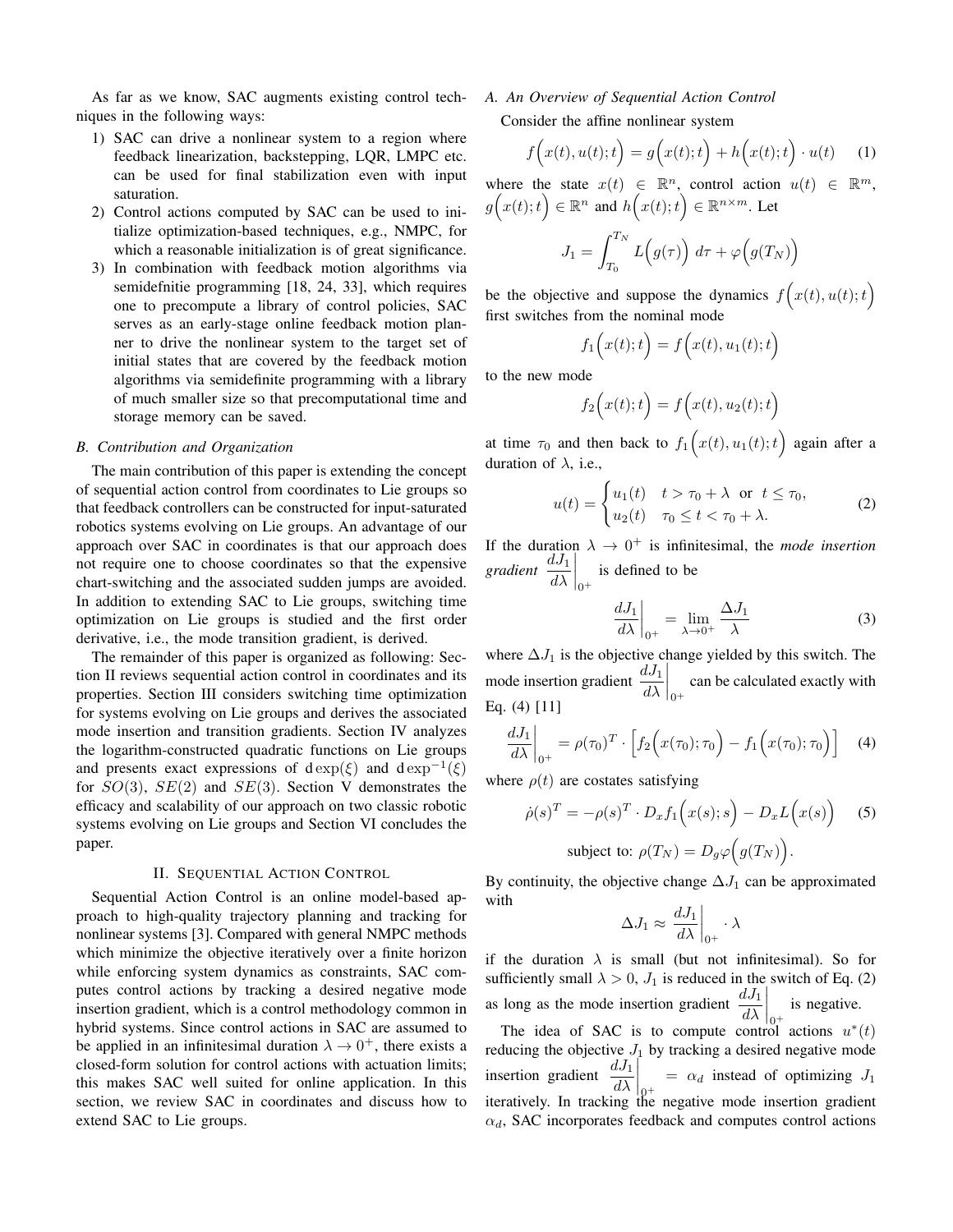## Algorithm 1 Sequential Action Control

- 1: Simulate states and costates  $(x(t), \rho(t))$  with nominal control dynamics  $f_1(t)$
- 2: Compute  $u_2^*(t)$  from  $(x(t), \rho(t))$  by

$$
u_2^*(t) = u_1 + (\Lambda + R)^{-1} h(x(t); t)^T \rho(t) \alpha_d
$$

- 3: Modify  $u_2^*(t)$  to satisfy the control bounds  $u_{\text{min}}$  and  $u_{\text{max}}$
- 4: Determine the mode insertion time  $\tau_0$  to maximize the negative mode insertion gradient
- 5: Determine the duration  $\lambda$  to apply  $u_2^*(t)$

that guarantee an optimal/near-optimal reduction of  $J_1$ , which eventually results in a long-time improvement.

The mode insertion gradient tracking can be formulated as an adjoint optimization problem

$$
u_2^*(t) = \arg\min_{u_2(t)} \int_{T_0}^{T_N} \left[ \left( \left. \frac{dJ_1}{d\lambda} \right|_{0^+} - \alpha_d \right)^2 + \left| u_2(s) - u_1(s) \right|_R^2 \right] ds \quad (6)
$$

where  $R \in \mathbb{R}^{m \times m}$  is symmetric positive-definite. For affine system Eq. (1), it has been shown in [3] that Eq. (6) has a closed-form solution

$$
u_2^*(t) = u_1 + (\Lambda + R)^{-1} h(x(t); t)^T \rho(t) \alpha_d \tag{7}
$$

where  $\Lambda := h(x(t);t)^T \rho(t) \rho(t)^T h(x(t);t)$ .

As shown in Algorithm 1, control actions can be saturated in SAC and this is discussed in detail in Section II-B. For these not discussed, such as determining mode insertion time  $\tau_0$  and control duration  $\lambda$ , interested readers can refer to [3] for a complete introduction.

## *B. Saturating Control Actions*

If actuation limits exist, the adjoint optimization problem Eq. (6) can be reformulated by quadratic programming with

$$
u_{\min}(t) \le u_2^*(t) \le u_{\max}(t)
$$

imposed as constraints. This is not preferable considering the high computational expense. Instead, if  $R \in \mathbb{R}^{m \times m}$  is diagonal and let  $u'_{2}(t) = u_{1} + (\Lambda + R)^{-1} h(x(t);t)^{T} \rho(t) \alpha_{d}$ , then  $u_2^*(t)$  can be saturated elementwise by

$$
[u_2^*(t)]_i = \begin{cases} [u_{\min}]_i & [u_2^*(t)]_i < [u_{\min}]_i, \\ [u_2^*(t)]_i & [u_{\min}]_i \le [u_2^*(t)]_i \le [u_{\max}]_i, \\ [u_{\max}]_i & [u_2^*(t)]_i > [u_{\max}]_i. \end{cases}
$$
(8)

Despite that  $u_2^*(t)$  determined by Eq. (8) may not be optimal to Eq. (7), it works very well in practice and guarantees a reduction of  $J_1$  if  $u_{\min} < u_1(t) < u_{\max}$ . Most importantly, the computational expense introduced by Eq. (8) is almost negligible in contrast to quadratic programming.

### *C. Extension of Sequential Action Control to Lie Groups*

As we can see from the overview above, to extend sequential action control to Lie groups, the first problem is calculating the mode insertion gradient on Lie groups. Unfortunately, Eqs. (4) and (5) may no longer hold for nonabelian Lie groups, meaning that the mode insertion gradient needs to be rederived. We study this problem in Section III, which is the fundamental contribution of this paper. Another problem, though not so obvious, is choosing appropriate objective functions. Though quadratic functions can be constructed easily on Lie groups through the logarithm map, it is difficult to evaluate their derivatives if there are no exact expressions of the trivialized tangent inverse of the exponential map  $d \exp^{-1}(\xi)$ , which is discussed in detail in Section IV.

## III. MODE INSERTION AND TRANSITION GRADIENTS FOR SYSTEMS EVOLVING ON LIE GROUPS

In this section we study the switching time optimization for systems evolving on Lie groups and derive the associated mode insertion and transition gradients. Readers are assumed to have a basic knowledge of Lie group theory, which can be found in a variety of textbooks, e.g., [16].

## *A. Review of Lie Group Dynamics and Linearization*

To be complete, we first define the following operator that is frequently used in this paper.

**Definition 1.** Given a differentiable map  $f: G \longrightarrow \mathbb{R}^n$  on a Lie group G, then  $D_g f|_g : \mathfrak{g} \longrightarrow \mathbb{R}^n$  is defined to be the linear map such that

$$
D_g f|_g \cdot \eta = \left. \frac{d}{ds} f\Big(g \cdot \exp(s \cdot \eta)\Big)\right|_{s=0} \tag{9}
$$

for all  $\eta \in \mathfrak{g}$ .

If G is abelian, then  $D_q f|_q$  is just the first-order derivative in multi-variable calculus. For brevity, the dependence  $|g|$  is dropped and  $D_q f|_q$  is simply written as  $D_q f$ .

Let  $G$  be the Lie group and  $\mathfrak g$  the associated Lie algebra, the continuous system evolving on  $G$  is defined to be

$$
\dot{g}(t) = g(t)\xi(t). \tag{10a}
$$

$$
\xi(t) = f\Big(g(t), u(t); t\Big) \tag{10b}
$$

where  $f: G \times \mathcal{U} \times \mathbb{R}^+ \longrightarrow \mathfrak{g}$ . In the remainder of the paper, we may sometimes write  $f(g(t), u(t); t)$  as  $f(t)$  for simplicity.

If  $f(g(t), u(t); t)$  is  $C^1$ , it is possible to linearize the corresponding system, which is as follows [29].

**Proposition 1.** If  $f: G \times \mathcal{U} \times \mathbb{R}^+ \longrightarrow \mathfrak{g}$  is piecewise differentiable, then a linearization of continuous system Eq. (10) is

$$
\dot{\eta}(t) = \left(D_g f(t) - \mathrm{ad}_{f(t)}\right) \cdot \eta(t) + D_u f(t) \cdot \nu(t) \tag{11}
$$

where  $\eta(t) = g(t)^{-1} \delta g(t) \in \mathfrak{g}$  and  $\nu(t) \in \mathcal{U}$  is the variation of inputs  $u(t)$ .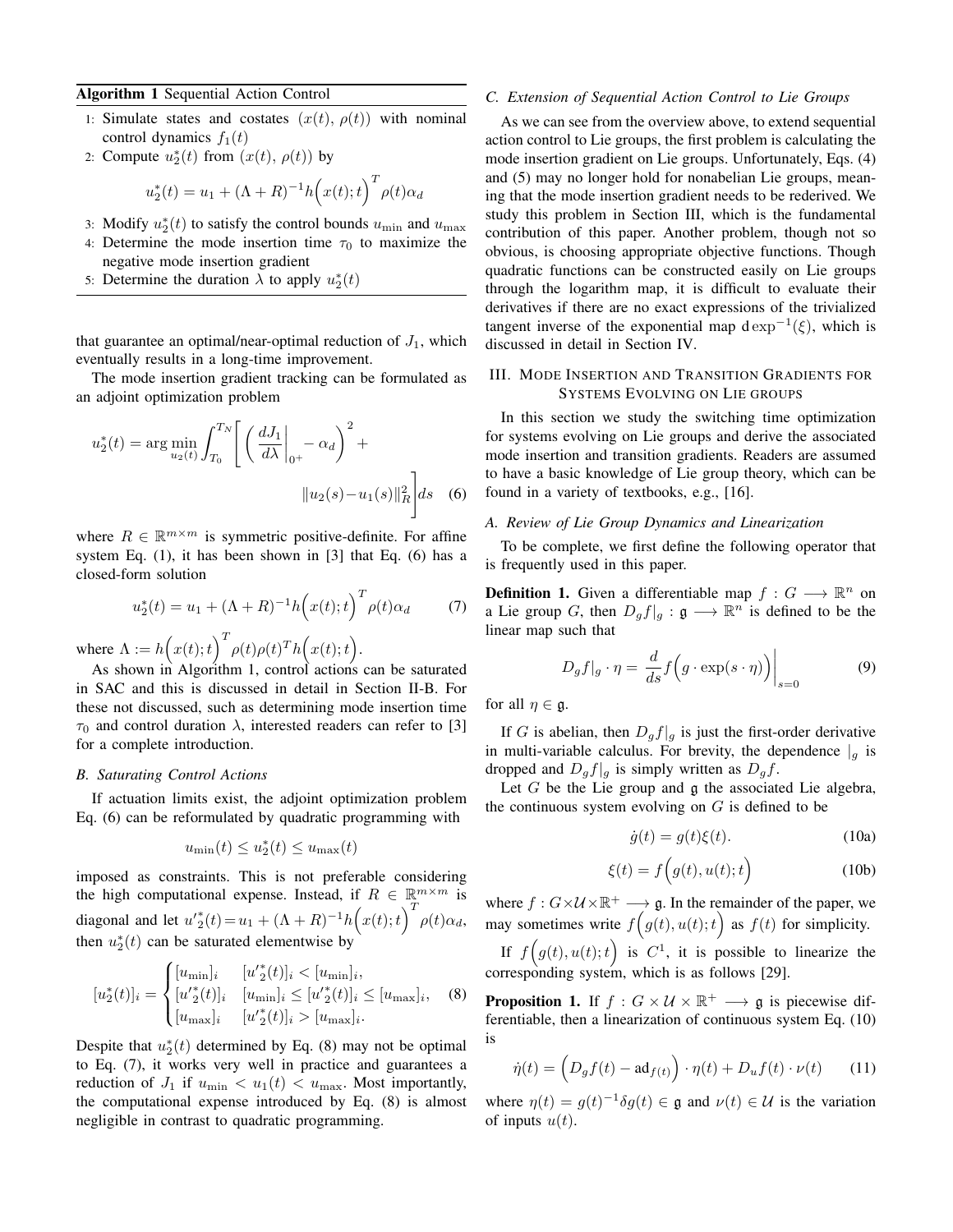For more details about Lie group dynamics and linearization, interested readers can refer to [8, 13, 25, 26].

## *B. Mode Transition Gradient*

**Definition 2.** If the inputs  $u(t) \in \mathcal{U}$  in Eq. (10) are transition times

$$
\mathcal{T} = \begin{bmatrix} T_1 & T_2 & \cdots & T_{N-1} \end{bmatrix}^T,
$$

such that

$$
f(g(t), \mathcal{T}; t) = \left[1(t - T_0) - 1(t - T_1^-)\right] f_1(g(t); t) +
$$

$$
\left[1(t - T_1^+) - 1(t - T_2^-)\right] f_2(g(t); t) + \cdots +
$$

$$
\left[1(t - T_{N-1}^+) - 1(t - T_N^-)\right] f_N(g(t); t) \quad (12)
$$

where  $T_0 \leq T_1 \leq \cdots \leq T_{N-1} \leq T_N$  and  $1(t) : \mathbb{R} \longrightarrow \{0, 1\}$ is the unit step function, then Eq. (10) is a *switched system on the Lie group G* and  $f_i(g(t);t) : G \times \mathbb{R}^+ \longrightarrow \mathfrak{g}$  are *mode functions*.

The optimization problem to determine transition times for switched system is called *switching time optimization*. The first- and second-order derivatives of switching time optimization can be evaluated exactly for switched system in coordinates [9, 11, 12]. However, to our knowledge, no work has been done for switching time optimization on Lie groups. Though switching time optimization is not the main focus of this paper, the *mode transition gradient*, i.e. the first-order derivative of the switching time optimization, is closely related to the mode insertion gradient that SAC tracks in computing control actions  $u_2^*(t)$ . Here we derive the mode transition gradient for systems evolving on Lie groups that is used to derive the mode insertion gradient in Section III-C.

**Lemma 1.** Suppose  $J(\mathcal{T})$  is an objective function of the switched system evolving on Lie group  $G$  defined by Eqs. (10) and (12)

$$
J(\mathcal{T}) = \int_{T_0}^{T_N} L\Big(g(\tau)\Big) d\tau + \varphi\Big(g(T_N)\Big). \tag{13}
$$

Provided each  $f_i(\cdot; \cdot)$  in f is  $C^1$ , then the mode transition gradient  $\frac{dJ}{d\mathcal{T}}$  $\Big|_{\tau}$ of  $J(\mathcal{T})$  is

$$
\left. \frac{dJ}{d\mathcal{T}} \right|_{\mathcal{T}} = \left[ \left. \frac{dJ}{dT_1} \quad \frac{dJ}{dT_2} \quad \cdots \quad \frac{dJ}{dT_{N-1}} \right]^T \right|_{\mathcal{T}}
$$

such that

$$
\frac{dJ}{dT_i}\bigg|_{\mathcal{T}} = \rho(T_i)^T \Big[ f_i\Big(g(T_i); T_i\Big) - f_{i+1}\Big(g(T_i), T_i\Big) \Big] \tag{14}
$$

where

$$
\dot{\rho}(s)^T = -\rho(s)^T \cdot \left[ D_g f(g(s), \mathcal{T}; s) - \operatorname{ad}_{f(g(s), \mathcal{T}; s)} \right] - D_g L(g(s)) \quad (15)
$$
\n
$$
\text{subject to: } \rho(T_N) = D_g \varphi(g(T_N)).
$$

*Proof:* The derivative  $\frac{dJ}{dT_i}$  $\Big\vert_{\mathcal{I}}$ of  $J(\mathcal{T})$  w.r.t  $T_i$  is

$$
\left. \frac{dJ}{dT_i} \right|_{\mathcal{T}} = \int_{T_0}^{T_N} D_g L(g(\tau)) \cdot D_{T_i} g(\tau) d\tau + D_g \varphi(g(T_N)) \cdot D_{T_i} g(T_N) \quad (16)
$$

where  $D_{T_i}g(t) = g(t)^{-1}\frac{dg(t)}{dt} \in \mathfrak{g}$  and, according to Eq. (11), satisfies

$$
\frac{\partial}{\partial t} \Big( D_{T_i} g(t) \Big) =
$$
\n
$$
\Big( D_g f \Big( g(t), \mathcal{T}; t \Big) - \mathrm{ad}_{f(g(t), \mathcal{T}; t)} \Big) \cdot D_{T_i} g(t) +
$$
\n
$$
D_{T_i} f \Big( g(t), \mathcal{T}; t \Big). \tag{17}
$$

Note that  $f_i(\cdot; \cdot)$  is  $C^1$ , thus  $D_g f(g(t), \mathcal{T}; t)$  is well defined. Since that all initial states are fixed, we have

$$
D_{T_i}g(0)=\mathbf{0}.
$$

Therefore, the solution to Eq. (17) is

$$
D_{T_i}g(t) = \int_{T_0}^{T_N} \Phi(t, s) \cdot D_{T_i}f(g(s), \mathcal{T}; s)ds, \qquad (18)
$$

where  $\Phi(t, s)$  is the state transition matrix of Eq. (17). Substitute Eq. (18) to Eq. (16) and switch the integration order,  $dJ$  $dT_i$  $\Big|_{\tau}$ becomes

$$
\left. \frac{dJ}{dT_i} \right|_{\mathcal{T}} = \int_{T_0}^{T_N} \rho(s)^T \cdot D_{T_i} f\Big(g(s), \mathcal{T}; s\Big) ds \qquad (19)
$$

and the costate  $\rho(s)^T$  is

$$
\rho(s)^T = \int_s^{T_N} D_g L(g(\tau)) \Phi(\tau, s) d\tau + D_g \varphi(g(T_N)) \Phi(T_N, s). \quad (20)
$$

Taking derivative on both sides of Eq. (20), we have

$$
\dot{\rho}(s)^{T} = -\rho(s)^{T} \Big[ D_{g} f(g(s), \mathcal{T}; s) - \operatorname{ad}_{f(g(s), \mathcal{T}; s)} \Big] - D_{g} L(g(s)), \quad (21)
$$
  
subject to: 
$$
\rho(T_N) = D_{g} \varphi(g(T_N)),
$$

subject to: 
$$
\rho(T_N) = D_g \varphi \Big( g(T_N)
$$

In addition, note that

$$
D_{T_i}f(g(t),\mathcal{T};t) = \delta(t - T_i^-)f_i(g(t);t) - \delta(t - T_i^+)f_{i+1}(g(t);t).
$$
 (22)

Integrate  $\delta$ -functions in Eq. (19) and the result is Eq. (14), which completes the proof.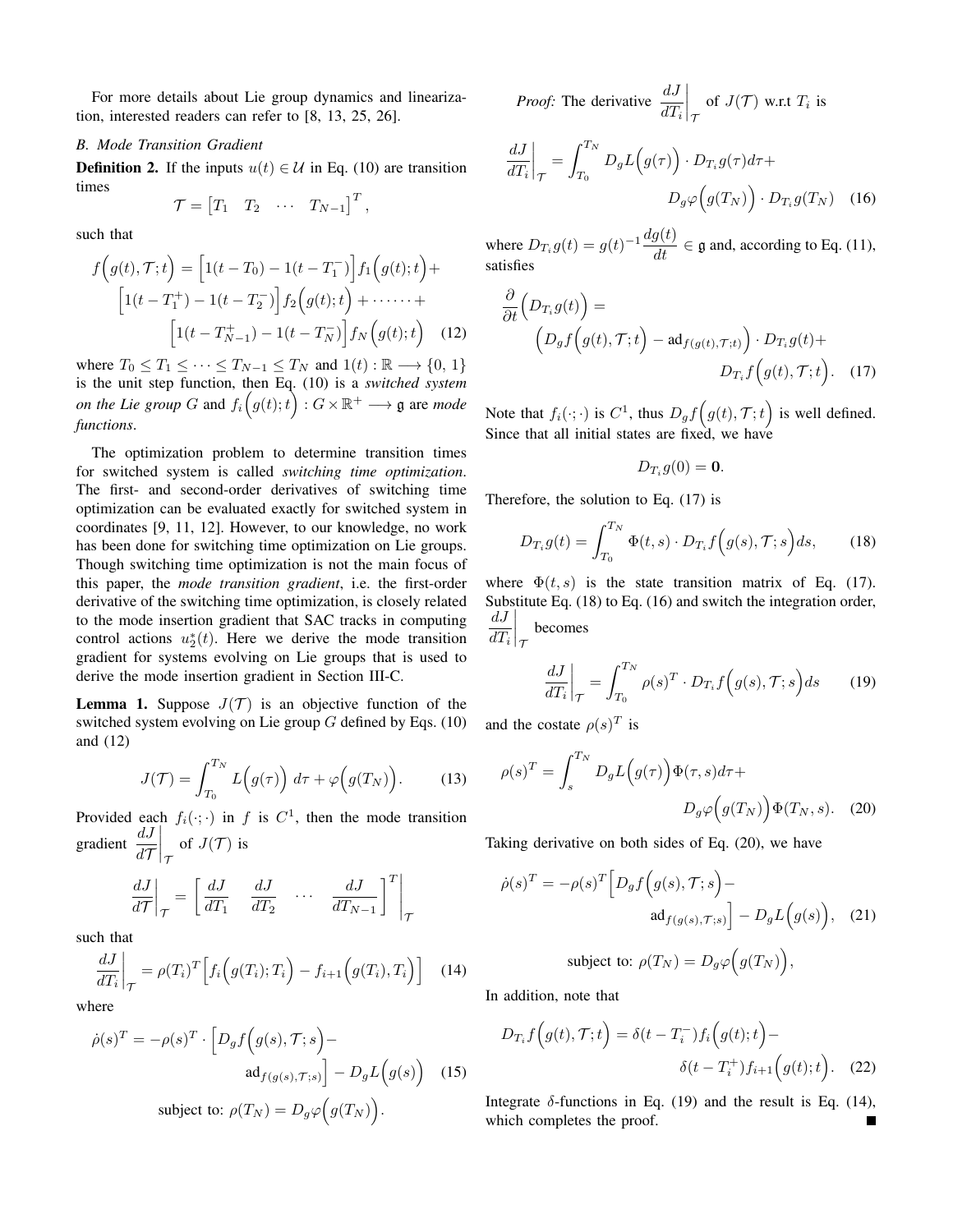### *C. Mode Insertion Gradient*

We have obtained the mode transition gradient for switching time optimization on Lie groups, with which the mode insertion gradient can be derived just as the following corollary indicates.

**Corollary 1.** Given a system evolving on Lie group  $G$  with  $f: G \times U \times \mathbb{R}^+ \longrightarrow \mathfrak{g}$  taking the form

$$
f(g(t), \lambda; t) = \begin{cases} f_1(g(t); t), & t < \tau_0 \text{ or } t \ge \tau_0 + \lambda, \\ f_2(g(t); t), & \tau_0 \le t < \tau_0 + \lambda \end{cases}
$$
(23)

with the duration  $\lambda \in \mathbb{R}^+$  as input and an objective function

$$
J(\lambda) = \int_{T_0}^{T_N} L\Big(g(\tau)\Big) d\tau + \varphi\Big(g(T_N)\Big), \tag{24}
$$

then the mode insertion gradient is

$$
\left. \frac{dJ}{d\lambda} \right|_{\lambda=0^+} = \rho(\tau_0)^T \cdot \left[ f_2\Big(g(\tau_0); \tau_0\Big) - f_1\Big(g(\tau_0); \tau_0\Big) \right] \tag{25}
$$

where

$$
\dot{\rho}(s)^{T} = -\rho(s)^{T} \cdot \left[ D_{g} f_{1} \left( g(s); s \right) - \operatorname{ad}_{f_{1}(g(s); s)} \right] - D_{g} L \left( g(s) \right) \tag{26}
$$

subject to:  $\rho(T_N) = D_g \varphi(g(T_N)).$ 

*Proof:* Let  $\tau_1 = \tau_0 + \lambda$  and the dynamical system defined by Eq. (23) is a switched system with  $\mathcal{T} = [\tau_1]$ . Apply Lemma 1 and note  $\frac{dJ}{d\lambda} = \frac{dJ}{d\tau_1}$  $\frac{d\sigma}{d\tau_1}$ , we have

$$
\frac{dJ}{d\lambda} = \rho(\tau_0 + \lambda)^T \cdot \left[ f_2 \left( g(\tau_0 + \lambda); \tau_0 + \lambda \right) - f_1 \left( g(\tau_0 + \lambda); \tau_0 + \lambda \right) \right].
$$
 (27)

Substituting  $\lambda = 0^+$  into Eq. (27), the resulting equation is Eq. (25), which completes the proof.

Now the mode insertion gradient can be exactly calculated for systems evolving on Lie groups by Eqs. (25) and (26), with which substituted into Eqs. (7) and (8), we have SAC extended to Lie groups.

## IV. THE QUADRATIC FUNCTION ON LIE GROUPS AND ITS DERIVATIVE

The *quadratic function* in  $\mathbb{R}^n$ 

$$
f(x) = \frac{1}{2} \|x - x_d\|_M^2
$$
 (28)

where  $||x||_M$  = √  $x^T M x$  and  $M \in \mathbb{R}^{n \times n}$  is symmetric positive definite defines a class of functions frequently used in control theory and application. Their essence as Lyapunov functions and easiness in numerical computation render quadratic objective functions quite popular for both SAC and optimization in  $\mathbb{R}^n$ . This suggests it may be necessary to reasonably extend quadratic functions to Lie groups.

#### *A. Extending Quadratic Functions to Lie Groups*

An immediate and common way in differential geometry to extend the quadratic function Eq. (28) in  $\mathbb{R}^n$  to Lie groups is

$$
f(g) = \frac{1}{2} \|\log(g_d^{-1}g)\|_M^2
$$
 (29)

whose derivative is

$$
D_g f = d \exp^{-1} \left( -\log(g_d^{-1} g) \right)^T M \log(g_d^{-1} g), \quad (30)
$$

where  $d \exp^{-1}(\xi)$  is the trivialized tangent inverse of the exponential map.

If Lie group G has a *bi-invariant pesudo-Riemannian metric*, Eq. (29) is a reasonable extension of quadratic functions to Lie groups in sense that  $\log(g_d^{-1}g)$  is the initial velocity of the geodesic  $\gamma : [0, 1] \longrightarrow G$  connecting  $g_d$  and g under the bi-invariant pesudo-Riemannian metric. Fortunately, there always exists such bi-invariant pesudo-Riemannian metrics for subgroups of  $SE(3)$  [38], some of which actually turn out to be positive-definite, i.e., Riemannian metrics.

Though there are a number of other ways to extend quadratic functions from  $\mathbb{R}^n$  to Lie groups, such as these in [20, 29], none of them have the same geometric meaning as Eq. (28) in  $\mathbb{R}^n$  that captures the bi-invariant pesudo-Riemannian structure. Most importantly, according to numerical tests, when using Eq. (29) as the objective, SAC on Lie groups has a larger region of attraction and converges faster than objectives of other kinds.

# *B.* Expressions of  $d exp(\xi)$  and  $d exp^{-1}(\xi)$  for Some Common *Lie Groups*

The trivialized tangent of the exponential map and its inverse  $\text{d} \exp(\xi)$  and  $\text{d} \exp^{-1}(\xi)$  are frequently used in the construction and linearization of Lie group integrators [13, 15, 29]. Since  $\|\xi\|$  is usually small in Lie group integrators, it is possible to approximate d  $\exp(\xi)$  and d  $\exp^{-1}(\xi)$  by truncating the series expansions [15]

$$
d \exp(\xi) = \sum_{j=0}^{\infty} \frac{1}{(j+1)!} ad_{\xi}^{j}, \ d \exp^{-1}(\xi) = \sum_{j=0}^{\infty} \frac{B_{j}}{j!} ad_{\xi}^{j}
$$

where  $B_i$  are Bernoulli numbers. However, when  $\|\xi\|$  is no longer small, e.g., in an objective function Eq. (29), the approximation by truncating series expansions is invalid.

Here we give exact expressions (not series expansions) of  $d \exp(\xi)$  and  $d \exp^{-1}(\xi)$  for  $SO(3)$ ,  $SE(2)$  and  $SE(3)$ , all of which are commonly used in robotics.

*1)* SO(3): Elements of Lie algebra  $\hat{\omega} \in \mathfrak{so}(3)$  is usually associated with  $\mathbb{R}^3$  through the hat operator  $\wedge$  :  $\mathbb{R}^3 \longrightarrow$   $\mathfrak{so}(3)$ 

$$
\begin{bmatrix} \omega_1 \\ \omega_2 \\ \omega_3 \end{bmatrix}^\wedge = \begin{bmatrix} 0 & -\omega_3 & \omega_2 \\ \omega_3 & 0 & -\omega_1 \\ -\omega_2 & \omega_1 & 0 \end{bmatrix},
$$

then  $d \exp(\hat{\omega})$  and  $d \exp^{-1}(\hat{\omega})$  are [10]

$$
d \exp(\hat{\omega}) = I + \frac{1 - \cos \|\omega\|}{\|\omega\|^2} \hat{\omega} + \frac{\|\omega\| - \sin \|\omega\|}{\|\omega\|^3} \hat{\omega}^2, \quad (31a)
$$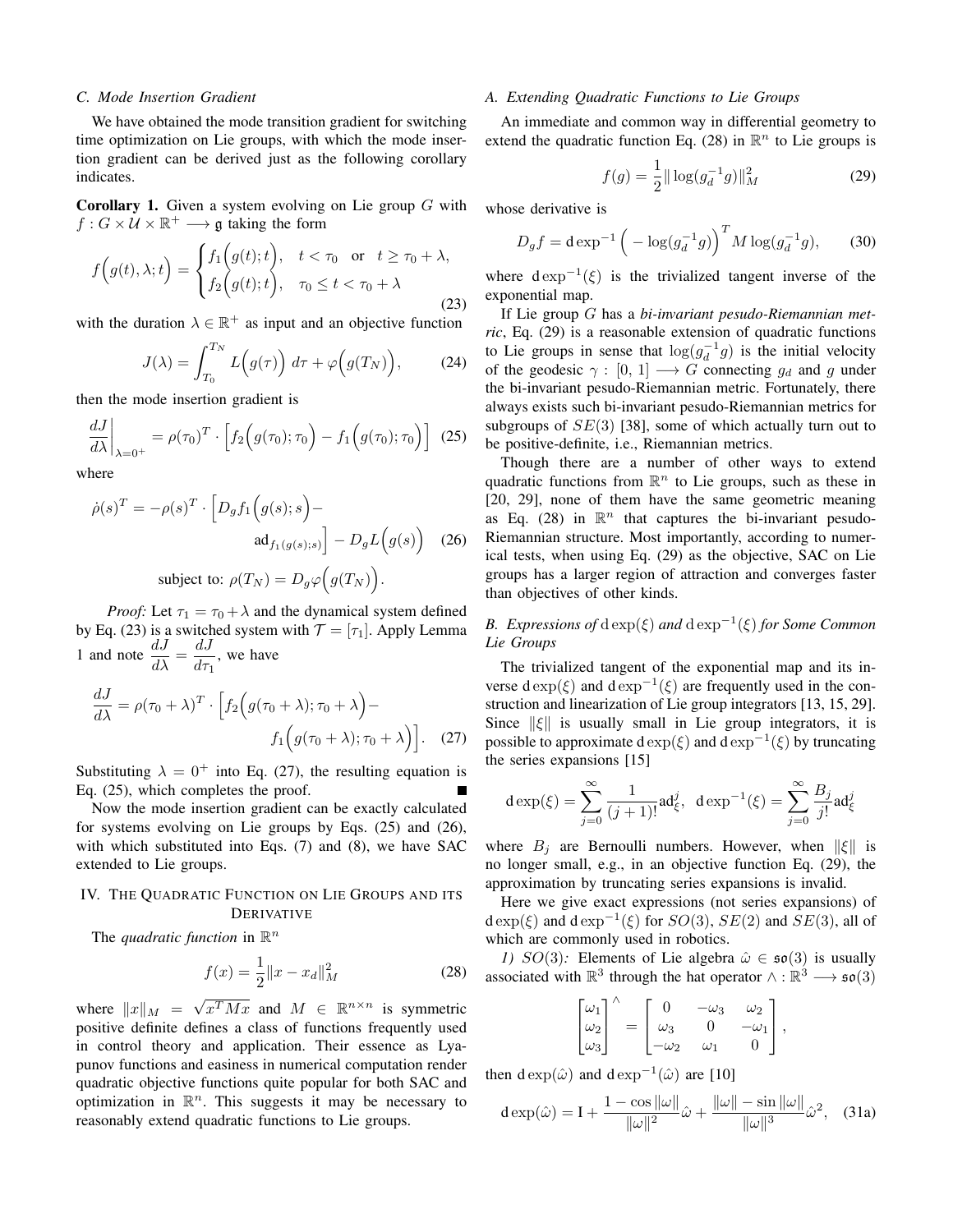$$
d \exp^{-1}(\hat{\omega}) = I - \frac{1}{2}\hat{\omega} + \frac{\frac{1}{2}||\omega||\sin||\omega|| + \cos||\omega|| - 1}{||\omega||^2(\cos||\omega|| - 1)}\hat{\omega}^2.
$$
\n(31b)

 $\lceil \omega$ *2)*  $SE(2)$ : We represent  $\xi \in \mathfrak{se}(2)$  in terms of coordinate  $\overline{1}$ u  $\upsilon$ 1  $\Big| \in \mathbb{R}^3$  such that  $\xi =$  $\lceil$  $\overline{1}$  $0 -\omega u$  $\omega = 0$  v 0 0 0 1 . The exact expressions of d exp $(\hat{\omega})$  and d exp<sup>-1</sup> $(\hat{\omega})$  are

$$
d \exp(\xi) = \begin{bmatrix} 1 & 0 & 0 \\ \#1 & \frac{\sin \omega}{\omega} & -\frac{1 - \cos \omega}{\omega} \\ \#2 & \frac{1 - \cos \omega}{\omega} & \frac{\sin \omega}{\omega} \end{bmatrix}
$$
(32a)

$$
d \exp^{-1}(\xi) = \begin{bmatrix} 1 & 0 & 0 \\ \#3 & \frac{\omega}{2} \frac{\sin \omega}{1 - \cos \omega} & \frac{\omega}{2} \\ \#4 & -\frac{\omega}{2} & \frac{\omega}{2} \frac{\sin \omega}{1 - \cos \omega} \end{bmatrix}
$$
(32b)

where

$$
\#1 = \frac{u(\omega - \sin \omega) + v(1 - \cos \omega)}{\omega^2},
$$

$$
\#2 = \frac{v(\omega - \sin \omega) - u(1 - \cos \omega)}{\omega^2},
$$

$$
\#3 = -\frac{v}{2} + \frac{u}{2} \frac{\omega \sin \omega + 2\cos \omega - 2}{\omega \cos \omega - \omega},
$$

$$
\#4 = \frac{u}{2} + \frac{v}{2} \frac{\omega \sin \omega + 2\cos \omega - 2}{\omega \cos \omega - \omega}.
$$

*3)* SE(3): It is standard to identify  $\xi \in \mathfrak{se}(3)$  with the body-fixed velocity ω  $\overline{v}$ 1  $\in \mathbb{R}^6$  through  $\xi =$  $\lceil \hat{\omega} \rceil v$ 0 0 1 where  $\omega, v \in \mathbb{R}^3$  are respectively the body-fixed angular and linear velocities, and we have

$$
\mathbf{d}\exp(\xi) = \begin{bmatrix} \#1 & \mathbf{O}_{3\times 3} \\ \#2 & \#1 \end{bmatrix},\tag{33a}
$$

$$
\operatorname{d}\exp^{-1}(\xi) = \begin{bmatrix} \#3 & \mathbf{O}_{3\times 3} \\ \#4 & \#3 \end{bmatrix}
$$
 (33b)

where

$$
\#1 = I + \frac{1 - \cos \|\omega\|}{\|\omega\|^2} \hat{\omega} + \frac{\|\omega\| - \sin \|\omega\|}{\|\omega\|^3} \hat{\omega}^2,
$$

$$
\#2 = \frac{2 - 2\cos\|\omega\| - \frac{1}{2}\|\omega\|\sin\|\omega\|}{\|\omega\|^2}\hat{v} +
$$
  

$$
\frac{\|\omega\| - \sin\|\omega\|}{\|\omega\|^3}(\hat{\omega}\hat{v} + \hat{v}\hat{\omega}) +
$$
  

$$
\frac{1 - \cos\|\omega\| - \frac{1}{2}\|\omega\|\sin\|\omega\|}{\|\omega\|^4}(\hat{\omega}^2\hat{v} + \hat{\omega}\hat{v}\hat{\omega} + \hat{v}\hat{\omega}^2) +
$$
  

$$
\frac{\|\omega\| - \frac{3}{2}\sin\|\omega\| + \frac{1}{2}\|\omega\|\cos\|\omega\|}{\|\omega\|^5}(\hat{\omega}^2\hat{v}\hat{\omega} + \hat{\omega}\hat{v}\hat{\omega}^2)
$$
  

$$
\#3 = I - \frac{1}{2}\hat{\omega} + \frac{\frac{1}{2}\|\omega\|\sin\|\omega\| + \cos\|\omega\| - 1}{\|\omega\|^2(\cos\|\omega\| - 1)}\hat{\omega}^2,
$$

$$
\#4 = -\frac{1}{2}\hat{v} + \frac{\frac{1}{2}||\omega||\sin||\omega|| + \cos||\omega|| - 1}{||\omega||^2(\cos||\omega|| - 1)}(\hat{\omega}\hat{v} + \hat{v}\hat{\omega}) + \frac{\frac{1}{4}||\omega||^2 + \frac{1}{4}||\omega||\sin||\omega|| + \cos||\omega|| - 1}{||\omega||^4(\cos||\omega|| - 1)}(\hat{\omega}^2\hat{v}\hat{\omega} + \hat{\omega}\hat{v}\hat{\omega}^2).
$$

Eq. (33) is derived based on the fact that  $\hat{\omega}^3 = -\|\omega\|^2 \hat{\omega}$ , of which Eq. (33a) is equivalent to that presented in [30].

## V. EXAMPLES

In this section, we implement our approach on the 2D kinematic car and 3D quadrotor respectively evolving on  $SE(2)$  and  $SE(3)$ . The results indicate that our approach has a large region of attraction with input saturation. Furthermore, the computation is much faster than real time meaning that our approach can be implemented online. We also compare the performance of SAC with iLQG for a quadrotor in terms of computational time and basin of attraction. All the tests are run in C++ on a 2.7GHz Intel Core i7 Thinkpad T440p laptop.

## *A. Example 1: The 2D Kinematic Car*

The configuration space of a kinematic car evolves on  $q \in$  $SE(2)$  and the dynamic equation can be described as

$$
\dot{g} = g \begin{bmatrix} 0 & -\omega & v^{\parallel} \cos(\phi) \\ \omega & 0 & 0 \\ 0 & 0 & 0 \end{bmatrix}, \quad (34a)
$$

$$
\omega = v^{\parallel} \sin(\phi), \; \dot{v}^{\parallel} = u_1, \; \dot{\phi} = u_2 \tag{34b}
$$

where  $\omega$  is the angular velocity,  $v^{\parallel}$  is the forward velocity,  $\phi$ is the steering angle and  $u_1, u_2 \in \mathbb{R}$  are the control inputs.

Here we implement SAC for feedback motion planning of car parking. In our tests, the control bounds are  $u_{\text{min}} =$  $\begin{bmatrix} -4 & -5 \end{bmatrix}^T$  and  $u_{\text{max}} = \begin{bmatrix} 4 & 5 \end{bmatrix}^T$ , and to be more consistent with a real car, the steering angle  $\phi$  is constrained to



Fig. 1: Feedback motion planning for parallel parking. The initial state is  $\theta_0 = 0$  rad,  $x_0 = 0$  m,  $y_0 = 4$  m,  $\phi_0 = 0$  rad,  $\omega_0 = 0$  rad/s,  $v_0 = 0$  m/s and the desired state is  $\theta_d = 0$  rad,  $x_d = 0$  m,  $y_d = 0$  m,  $\omega_d = 0$  rad/s,  $v_d = 0$  m/s. It takes 0.4 s for SAC to successfully plan a trajectory to the desired configuration. The feedback sampling rate is 100 Hz.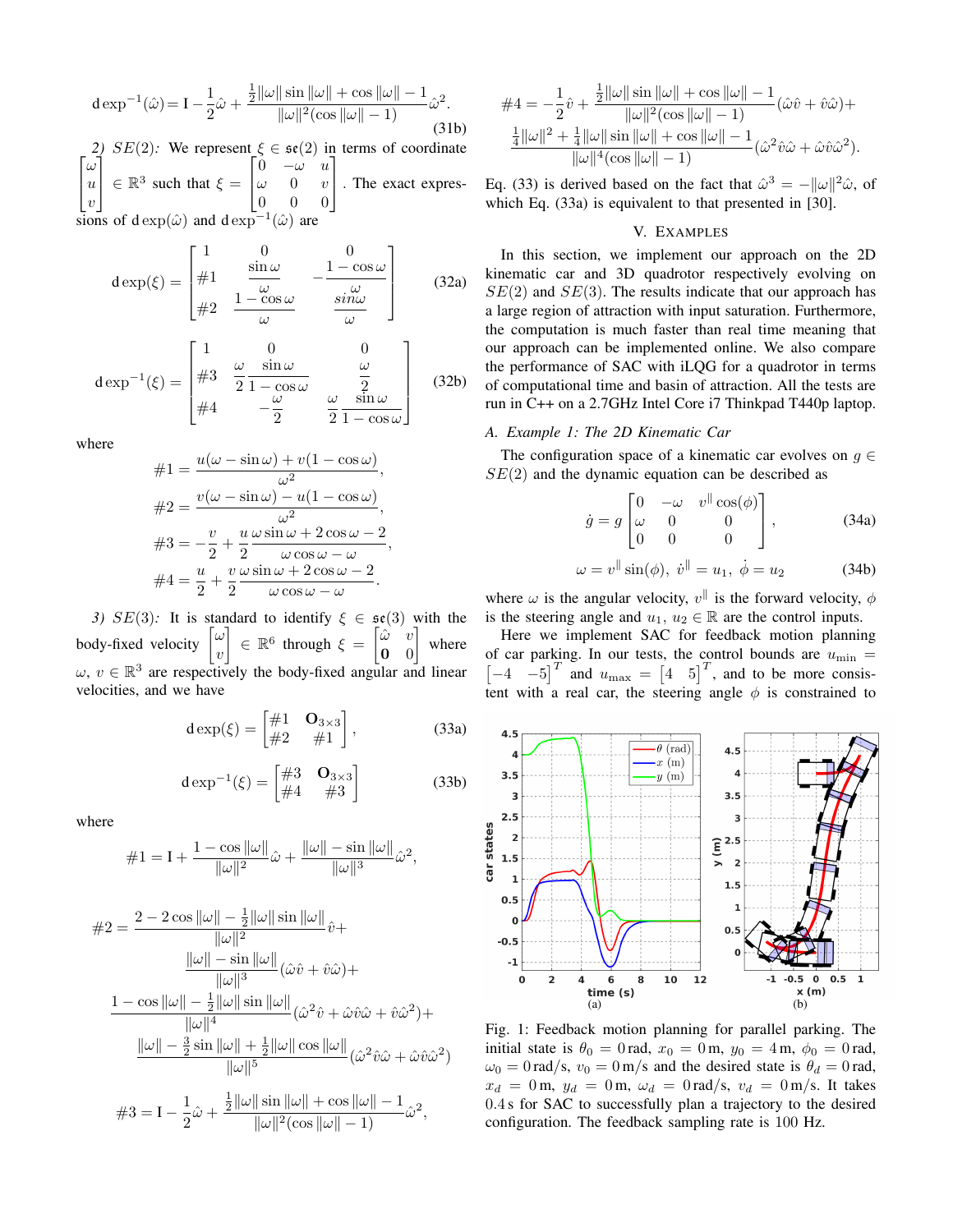

Fig. 2: Trajectory tracking of a quadrotor with large initial error. The reference initial state is  $\alpha = 0$ ,  $\beta = 0$ ,  $\gamma = 0$ ,  $x_q = [0\ 0\ 0]^T$  m,  $\omega = [0.94\ -0.18\ 0.25]^T$  rad/s and  $v_q = [6.28\ 8.38\ 3.67]^T$  m/s while the tracking initial state is  $\alpha = 1.45$ ,  $\beta = -0.92, \, \gamma = -0.70 \, x_q = [12.38 \, 8.10 \, -2.44]^T$  m,  $\omega = [-0.56 \, 0.90 \, 3.80]^T$  rad/s and  $v_q = [10.39 \, 4.17 \, 4.85]^T$  m/s, where  $\alpha$ ,  $\beta$ ,  $\gamma$  are respectively yaw, pitch, roll angles. The resulting performance of position tracking is in (a), orientation tracking in (b) and trajectory tracking in (c). The LQR controller takes effect at  $t = 5.20$  s. SAC is around 5.3 times faster than real time. The results are based on a feedback sampling rate of 50 Hz.



Fig. 3: Statistics of SAC for quadrotor control with 24000 random initial states. In (a) and (b) different colors denote rates of success converging to the region of attraction of LQR at simulation times of  $t = 18$  s and 30 s for different initial errors where red  $> 95\%$ , orange  $> 90\%$ , yellow  $> 80\%$ , green  $> 70\%$ , blue  $> 60\%$  while (c) is the overall rate of success w.r.t. different simulation times. At  $t = 63.4$  s, SAC successfully drives the quadrotor to the region of attraction of LQR for all of the 24000 initial states. Note herein the region of attraction of LQR refers to that in the presence of actuation limits.

 $[-\frac{1}{3}\pi, \frac{1}{3}\pi]$ . The reference control inputs  $u_1(t)$  are unknown in motion planning and thus we assume  $u_1(t) \equiv 0$  in SAC. However, in parallel parking, it can be checked that  $h(g(t);t)^T \rho(t) \equiv 0$  if the weighting matrix M in Eq. (29) is diagonal and the control action  $u_2^*(t) \equiv 0$  by Eq. (7). Therefore, the car is stuck at the initial state despite the fact that it remains far away from the target. To help the car jump out of the singularity, we let off-diagonal elements of M vary slightly *by random* at intervals instead of keeping M unchanged and then  $u_2^*(t)$  no longer remains  $0.1$  As shown in Fig. 1, this works well for the parallel parking problem.<sup>2</sup>

We also test SAC with around 45000 initial states randomly

sampled from  $\theta_0 \in [-\pi, \pi] \text{ rad}, x_0, y_0 \in [-10, 10] \text{ m}.$  In fact, as stated in Section I-A, rather than make SAC search feedback motion plans all by itself, we prefer to combine it with feedback motion planning algorithms via semidefinite programming. In all of our tests, SAC successfully drives the car from initial states aforementioned into a region of  $|\theta_T| \leq 0.15 \,\text{rad}, \, \|\mathbf{x}_T\| \leq 0.35 \,\text{m}, \, |\mathbf{v}_T^{\parallel}|$  $T_{\text{T}}$  |  $\leq 0.02 \text{ m/s}$  after a computational time of around 0.8 s, which can be covered with significantly fewer control policies by feedback motion planning algorithms via semidefnite programming [18, 24, 33].

## *B. Example 2: The 3D Quadrotor*

The quadrotor is an underactuated system evolving on  $h =$  $(R, p) \in SE(3)$  and the dynamics can be formulated as

$$
\dot{h} = h \begin{bmatrix} \hat{\omega} & v \\ \mathbf{0} & 0 \end{bmatrix}, \tag{35a}
$$

$$
J\dot{\omega} = M + J\omega \times \omega, \tag{35b}
$$

 $1M$  remains positive definite since off-diagonal elements merely slightly vary around 0.

<sup>&</sup>lt;sup>2</sup>The desired steering angle  $\phi_d$  is not specified as is seldom considered in motion planning.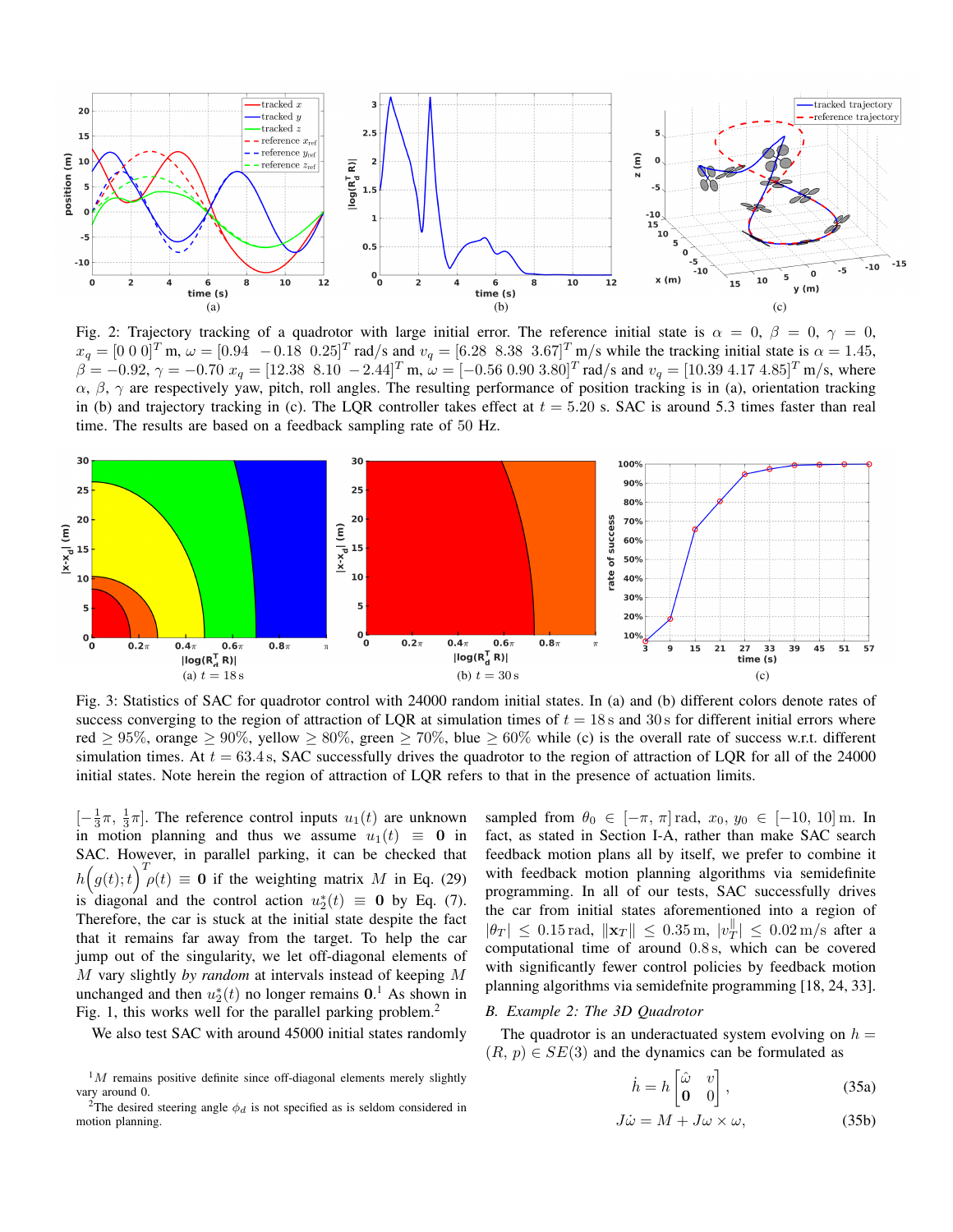$$
\dot{v} = \frac{1}{m} F e_3 - \omega \times v - g R^T e_3 \tag{35c}
$$

where  $\omega, v \in \mathbb{R}^3$  are respectively the body-fixed angular and linear velocities,  $F$  and  $M$  are forces and torques exerted on the quadrotor associated with control inputs  $u_i$  ( $i = 1, 2, 3, 4$ ) by

$$
F = k_t (u_1^2 + u_2^2 + u_3^3 + u_4^2),
$$
  
\n
$$
M = \begin{bmatrix} k_t l (u_2^2 - u_4^2) \\ k_t l (u_3^2 - u_1^2) \\ k_m (u_1^2 - u_2^2 + u_3^3 - u_4^2) \end{bmatrix},
$$
\n(36)

and  $k_t$ ,  $k_m$ , l are model parameters. The dynamics (Eq. (35)) used herein are derived on  $SE(3)$  and it is different from that on  $SO(3) \times \mathbb{R}^3$  due to the distinct Lie group structure[23].

Since in Eq. (36)  $u_i^2 \ge 0$  always holds, values of M and  $F$  are no longer arbitrary. Though numbers of papers develop various quadrotor controllers, most of them are either NMPCbased or assume  $M$  and  $F$  can be any values, which may not be implemented online with input saturation.

The fact that the quadrotor dynamics is an affine system with  $u_i^2 \in [0, +\infty)$  means that SAC on Lie groups can be implemented to saturate control actions. In this example, we use the combination of SAC and LQR on a quadrotor with  $m = 0.6$  kg,  $J = diag{0.04, 0.0375, 0.0675}$  kg  $\cdot$  m<sup>2</sup>,  $k_t =$ 0.6,  $k_m = 0.15$ ,  $l = 0.2$  m and  $u_i^2 \in [0, 6]$  for  $i = 1, 2, 3, 4$ . The LQR is employed only when the tracking error is below a threshold of  $\|\log(g_d^{-1}g)\|^2 + \|\omega - \omega_d\|^2 + \|x - x_d\|^2 \leq 6^2$  and the control inputs given by LQR satisfy the actuation limits, otherwise SAC is applied. The reference control inputs are obtained by differential flatness [28] and the flat outputs are  $x(t) = 12 \sin(\frac{\pi t}{6}) \,\mathrm{m}, \, y(t) = 8 \sin(\frac{\pi t}{3}) \,\mathrm{m}, \, z(t) = 7 \sin(\frac{\pi t}{6}) \,\mathrm{m}$ and  $\alpha = \frac{1}{2} \sin(\frac{t}{2})$  rad. Fig. 2 is a result of trajectory tracking while Fig. 3 are the statistics of 24000 trials whose initial states are randomly sampled from  $\|x - x_d\| \in [0, 30]$  m,  $\|\log(R_d^TR)\| \in [0, \pi]$  and in all of which the combination of SAC and LQR stabilizes the quadrotor to the reference trajectory in a simulation duration of  $72 s$  with saturated control inputs.

We implement iLQG [32, 34] for trajectory tracking for the purpose of comparison. The iLQG method is one of the most efficient NMPC methods. As is shown in Figs. 3 and 4, SAC outperforms iLQG in both basin of attraction and computational efficiency for cases with large initial errors. Though iLQG achieves a relatively satisfactory performance with 20 iterations, it takes 45 ms for computation for every sample time and still has failures. As a comparison, SAC takes around 4 ms and stabilizes quadrator in all of the 24000 trials including these with large initial errors (Fig. 3).

Usually iLQG needs a quadratic optimizer to saturate control inputs. We tested both SNOPT [14] and the Projected-Newton method [6, 32] for quadratic optimization in iLQG. As noted in Table I, SAC is much faster than iLQG using both optimizers. We also find that the performance of iLQG is severely affected by the chosen optimizers while SAC saturates control inputs in closed form and no optimizers are needed.



Fig. 4: The performance of iLQG under different number of iterations. The stability is tested with 150 random initial states with  $||x - x_d|| = 30$  m and  $||\log(g_d^{-1}g)|| = 3$  rad and the rate of success of iLQG is shown in (a). The computational time of iLQG with different numbers of iterations is in (b) where the black dotted line represents the average computational time of SAC. The computational time of SAC is around  $3.8 \sim 4.1$  ms.

|  | SAC                                              | iLOG         |                  |
|--|--------------------------------------------------|--------------|------------------|
|  |                                                  | <b>SNOPT</b> | Projected-Newton |
|  | CPU time $  3.8 \sim 4.1$ ms $  217 \sim 236$ ms |              | $37 \sim 51$ ms  |

TABLE I: Computation time of SAC and iLQG. In our tests, the number of iterations in iLQG is set to 20 to obtain an accepted performance, whereas no iterations are needed in SAC.

## VI. CONCLUSION

In this paper, we propose an approach to designing online feedback controllers with input saturation for nonlinear systems evolving on Lie groups by extending sequential action control, which demonstrates a large region of attraction for the kinematic car and quadrotor model though formal proofs of global stability are still needed. In addition, the associated mode insertion and transition gradients are derived and exact expressions of d exp( $\xi$ ) and d exp<sup>-1</sup>( $\xi$ ) for some common Lie groups are given.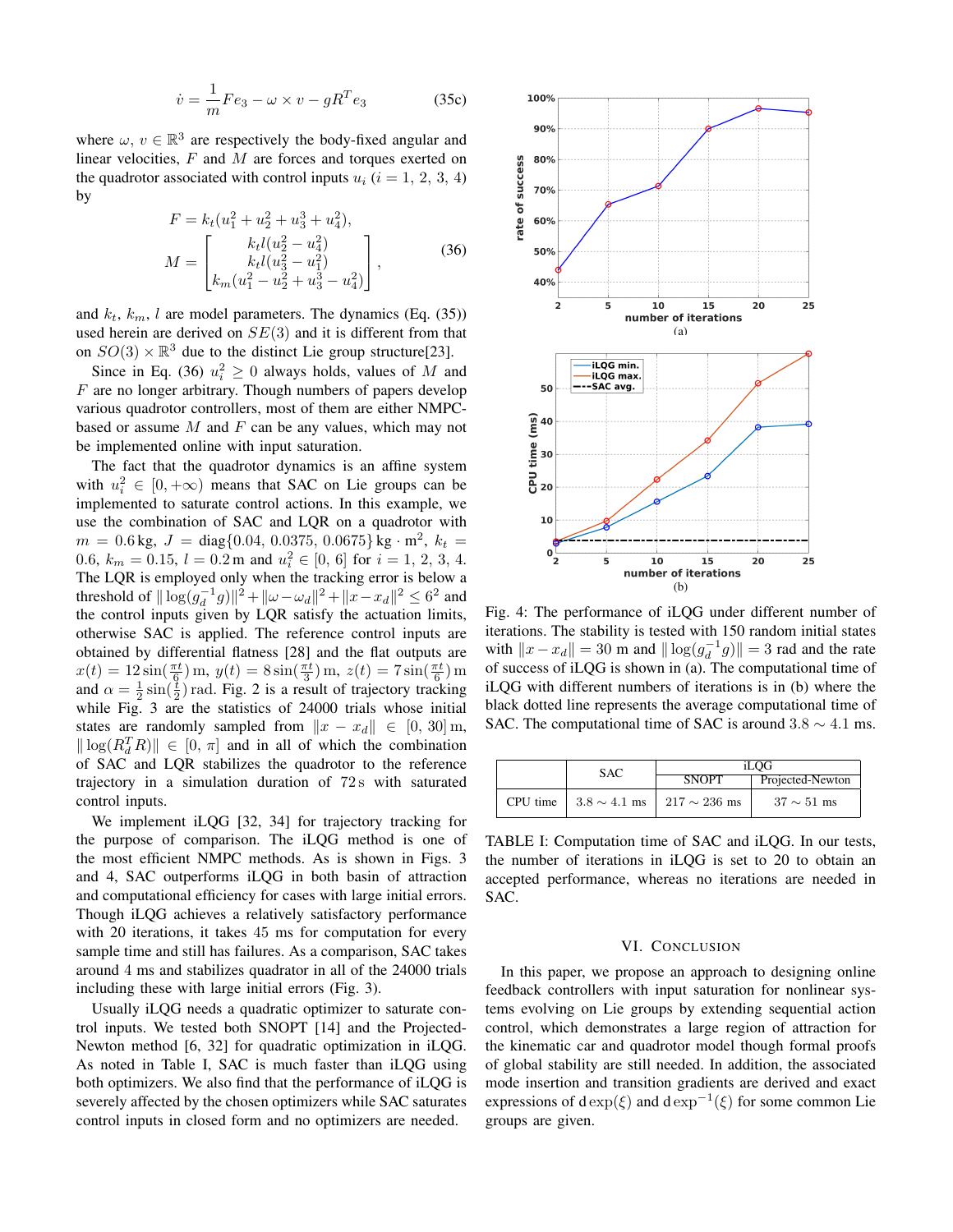### REFERENCES

- [1] Frank Allgöwer, Rolf Findeisen, and Zoltan K Nagy. Nonlinear model predictive control: From theory to application. *Journal of the Chinese Institute of Chemical Engineers*, 35(3):299–315, 2004.
- [2] Brian Anderson and John Moore. *Optimal Control: Linear Quadratic Methods*. Courier Corporation, 2007.
- [3] Alex Ansari and Todd D Murphey. Sequential action control: Closed-form optimal control for nonlinear systems. *IEEE Transactions on Robotics*, Conditionally accepted.
- [4] Alex Ansari, Kathrin Flaßkamp, and Todd D Murphey. Sequential action control for tracking of free invariant manifolds. In *Conference on Analysis and Design of Hybrid Systems*, pages 335–342, 2015.
- [5] Alberto Bemporad, Francesco Borrelli, and Manfred Morari. Model predictive control based on linear programming – the explicit solution. *IEEE Transactions on Automatic Control*, 47(12):1974–1985, 2002.
- [6] Dimitri P Bertsekas. Projected newton methods for optimization problems with simple constraints. *SIAM Journal on Control and Optimization*, 20(2):221–246, 1982.
- [7] Dimitri P Bertsekas. *Nonlinear Programming*. Athena Scientific, 1999.
- [8] Francesco Bullo and Andrew Lewis. *Geometric control of mechanical systems*, volume 49. Springer-Verlag, 2005.
- [9] Timothy M Caldwell and Todd D Murphey. Switching mode generation and optimal estimation with application to skid-steering. *Automatica*, 47(1):50–64, 2011.
- [10] Elena Celledoni and Brynjulf Owren. Lie group methods for rigid body dynamics and time integration on manifolds. *Computer Methods in Applied Mechanics and Engineering*, 192(3):421–438, 2003.
- [11] Magnus Egerstedt, Yorai Wardi, and Florent Delmotte. Optimal control of switching times in switched dynamical systems. In *IEEE Conference on Decision and Control*, pages 2138–2143, 2003.
- [12] Magnus Egerstedt, Yorai Wardi, and Henrik Axelsson. Transition-time optimization for switched-mode dynamical systems. *IEEE Transactions on Automatic Control*, 51(1):110–115, 2006.
- [13] Taosha Fan and Todd Murphey. Structured linearization of discrete mechanical systems on lie groups: A synthesis of analysis and control. In *IEEE Conference on Decision and Control (CDC)*, pages 1092–1099, 2015.
- [14] Philip E Gill, Walter Murray, and Michael A Saunders. SNOPT: An SQP algorithm for large-scale constrained optimization. *SIAM review*, 47(1):99–131, 2005.
- [15] Ernst Hairer, Christian Lubich, and Gerhard Wanner. *Geometric numerical integration: structure-preserving algorithms for ordinary differential equations*, volume 31. Springer Science & Business Media, 2006.
- [16] Brian C Hall. *Lie groups, Lie algebras, and representations*, volume 222. Springer-Verlag, 2003.
- [17] Tiffany A Huang, Matanya B Horowitz, and Joel W Burdick. Convex model predictive control for vehicular systems. *arXiv preprint arXiv:1410.2792*, 2014.
- [18] Zachary Jarvis-Wloszek, Ryan Feeley, Weehong Tan, Kunpeng Sun, and Andrew Packard. Some controls applications of sum of squares programming. In *IEEE Conference on Decision and Control (CDC)*, pages 4676– 4681, 2003.
- [19] Hassan K Khalil. *Nonlinear Systems*. Prentice Hall, 2002.
- [20] Marin Kobilarov. Discrete optimal control on Lie groups and applications to robotic vehicles. In *IEEE International Conference on Robotics and Automation (ICRA)*, pages 5523–5529, 2014.
- [21] Marin Kobilarov. Nonlinear trajectory control of multibody aerial manipulators. *Journal of Intelligent & Robotic Systems*, 73(1-4):679–692, 2014.
- [22] Pelor V Kokolovié. The joy of feedback: nonlinear and adaptive. *IEEE Control Systems*, 12(3):7–17, 1992.
- [23] Taeyoung Lee, Melvin Leok, and N Harris McClamroch. Geometric tracking control of a quadrotor UAV on SE(3). In *IEEE Conference on Decision and Control (CDC)*, pages 5420–5425, 2010.
- [24] Anirudha Majumdar, Ram Vasudevan, Mark M Tobenkin, and Russ Tedrake. Convex optimization of nonlinear feedback controllers via occupation measures. *The International Journal of Robotics Research*, pages 1209– 1230, 2014.
- [25] Jerrold E Marsden. *Lectures on mechanics*, volume 174. Cambridge University Press, 1992.
- [26] Jerrold E Marsden and Tudor S Ratiu. *Introduction to mechanics and symmetry: a basic exposition of classical mechanical systems*, volume 17. Springer-Verlag, 1999.
- [27] David Mayne. A second-order gradient method for determining optimal trajectories of non-linear discretetime systems. *International Journal of Control*, 3(1): 85–95, 1966.
- [28] Daniel Mellinger and Vijay Kumar. Minimum snap trajectory generation and control for quadrotors. In *IEEE International Conference on Robotics and Automation (ICRA)*, 2011.
- [29] Alessandro Saccon, John Hauser, and A Pedro Aguiar. Optimal control on Lie groups: The projection operator approach. *IEEE Transactions on Automatic Control*, 58 (9):2230–2245, 2013.
- [30] Jon M Selig. Lie groups and Lie algebras in robotics. In *Computational Noncommutative Algebra and Applications*, pages 101–125. Springer, 2004.
- [31] Koushil Sreenath and Vijay Kumar. Dynamics, control and planning for cooperative manipulation of payloads suspended by cables from multiple quadrotor robots. In *Robotics: Science and Systems (RSS)*, 2013.
- [32] Yuval Tassa, Nicolas Mansard, and Emo Todorov. Control-limited differential dynamic programming. In *IEEE International Conference on Robotics and Automation (ICRA)*, pages 1168–1175, 2014.
- [33] Russ Tedrake, Ian R Manchester, Mark Tobenkin, and